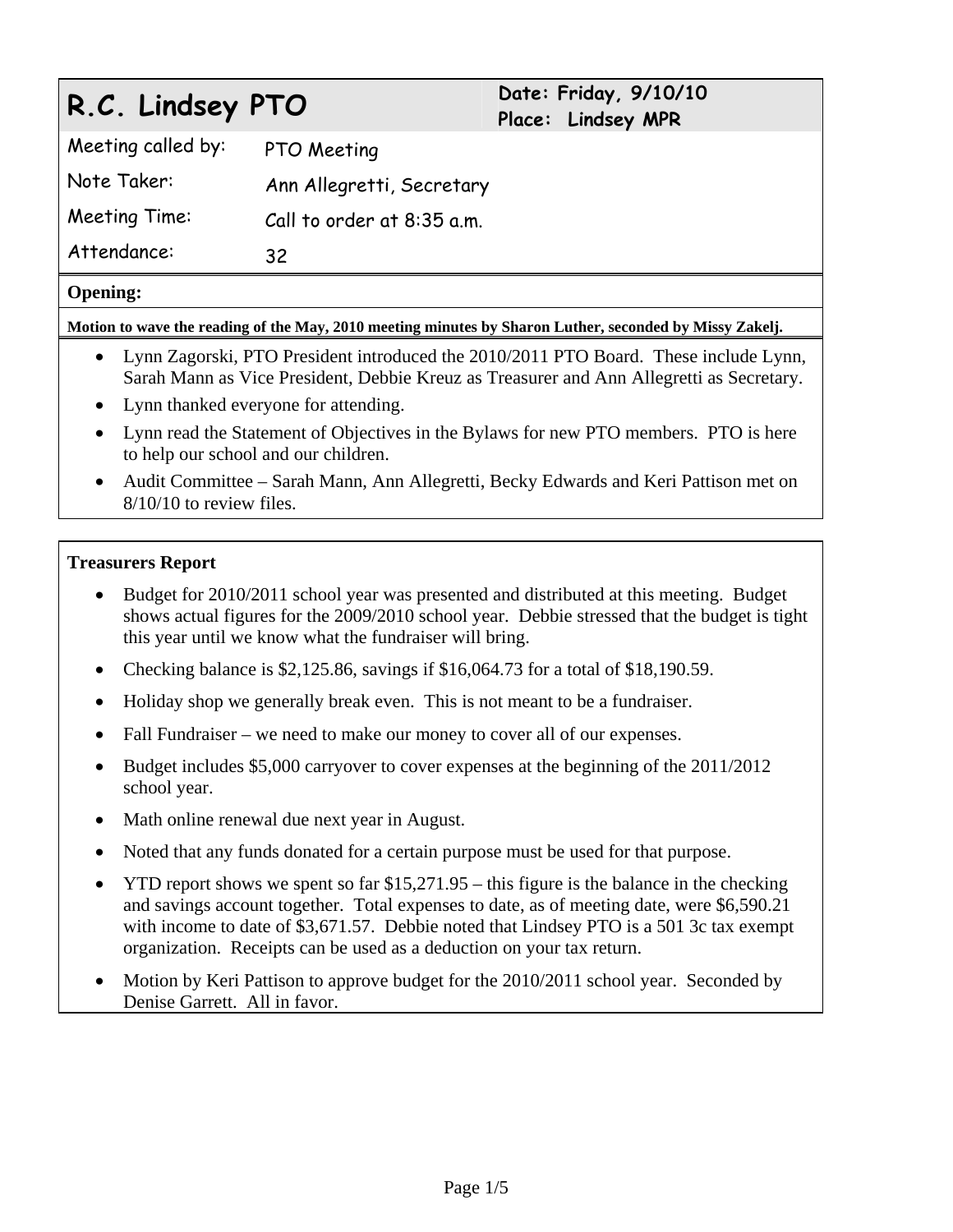# **Audit Committee**

• The audit committee consisted of Becky Edwards, Keri Pattison, Sarah Mann and Ann Allegretti. The audit was conducted on 8/10/10.

Keri read the audit report.

- If purchasing items for PTO projects or events, please try to separate PTO purchases from personal purchases.
- Cash and Check Receipt Forms Must be completed if any money is taken out of the bank
- Receipts for all purchases must be given as backup. If there is no receipt, there is no reimbursement.

# **Dr. Diringer**

- Dr. Diringer is our new West Geauga Superintendent. He had another meeting to attend but we were very thankful that he took time out of his busy day to stop in for a visit.
- Dr. Diringer thanked PTO for all we do. He said that parent organizations are critical to our school and to our children.
- Issue #5 is on the  $11/2/10$  ballot. This is a 1.12 mill bond issue. Average cost per homeowner is \$34/year per 100K home value. Old bond issue comes off in 2012.

# **Mr. Bernacki**

- Mr. Bernacki thanked PTO for all we do.
- There are new pick up procedures are in place. Good feedback so far.
- Walkathon is a great time. Raises funds for PTO. Come out to support the kids.
- Forms use the forms in first day packets for bus changes, pick up. Looking for consistency across all forms.
- Lindsey now has 2 lap top carts. One cart is E-Books and one cart is the laptops.
- Everyone is ready for the new school year!

#### **Chairperson Reports**

- Ace Awards Laurie Roth Ace Awards are given 4 times per year. Teachers/staff nominate the children. Ceremony with a certificate, pencil and donut are handed out. Awards are week after quarter ends.
- Beautification Linda Hickey (not present report given by Lynn) Lindsey sign is the focus this fall. Around the sign is overgrown. Linda will pull out bushes and replant. Also moving the tree out of the butterfly garden. Heather Lewis was present and asked if we had an Arbor Day program. She will work with Linda to develop this program for Lindsey School!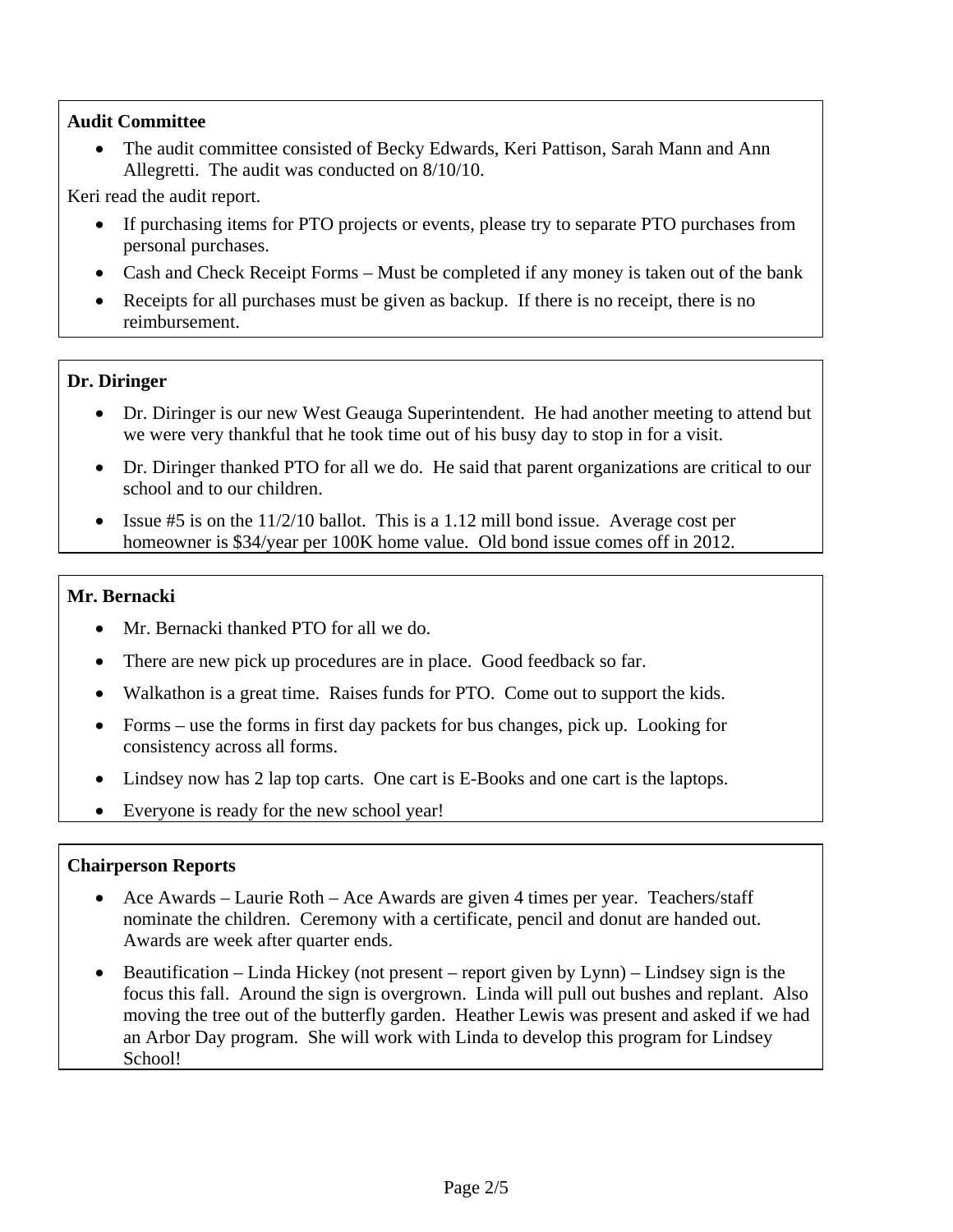- $\bullet$  Book Fair Theresa Kulp and Sally Contizano fair runs rum  $11/3 11/12$ . It will be open during conferences. Spring fair is in February. We will also do the ½ price fair in May. Book fair is a Scholastic program. Books are  $K - 5$  appropriate. Profit varies depending how we take it. If we take profit in books it is a 50% profit. If we take profit in cash it is a 25% profit. We use this to stock libraries and classrooms. During the book fair on February  $14<sup>th</sup>$  we will have Lunch with a loved one. This gets everyone excited about books and reading. This was a huge success last time. The kids can shop at the book fair with their loved one!
- $\bullet$  Box Tops Lynn Zagorski Contest Blast Off with Box Tops starts  $9/20 10/22$ . We receive \$.10 for each box top. Tell your family and friends to save these for you!
- Donuts at Dawn Danielle Pitcock (not present report given by Lynn) This event will be in March for 2 mornings. Half of the alphabet will be one day and the second half the next day.
- Drama Club Kathy Renfro Kathy will be our new Drama Treasurer. Kathy explained that there is start up money in this account to purchase scripts and licenses for the plays for the next year. Kathy will work with the producers. The Drama program is great! Checks will be deposited weekly during the time leading up to the play. Receipts are required for all purchases for Drama. We have to follow our bylaws. Play is meant to be break even. No profits are expected.
- Family Fun Day Lisa Berardinelli and Stacy Marotta (not present report given by Lynn) Event will be held on a Saturday during the day this year. The date is 10/23 and will have a fall fest theme. More details to follow.
- First Day Greeters Ivonne Pinera (not present report given by Lynn) This is to help the K  $\&$  1<sup>st</sup> graders get to their classrooms before and after school. We are looking for a new Chairperson for this committee next year since this is Ivonne's last year at Lindsey. Please see Lynn if you are interested.
- Fundraising Sally Contizano We have a lot of volunteers for Laps for Lindsey. Parents are welcome to come. Need help separating t-shirts into classroom on Wednesday or Thursday before the event. Help would be first thing in the morning. Let Sally know if you can help.
- Holiday Shop Laurie Roth and Sarah Mann The shop is for the children to shop for family, friends etc for holiday presents. The shop will be open Monday through Wednesday for the classrooms to attend. Thursday the shop will be open for all. Parents can send in checks and change will be given. Fill out envelope that will be provided with instructions. No credit cards are accepted. Donations of wrapping paper are appreciated.
- Junior Great Books Debbie Kreuz and Theresa Kulp Designed as an extra program for kids (grades  $2 - 5$ ) who would like to read more. Reading program is in January/February. They stay in at recess and review the book in a group by grade. Child will benefit. We want the kids to want to do this, not necessarily the parents. Read stories in advance and discuss the book.
- Lindsey Book Club Nanette Warholic (not present report given by Lynn) See Mrs. Zusy in the library for a list of books. You can purchase the book and your child's or family name will be put in the front cover. Great for birthdays, special events or when it is your child's last year at Lindsey.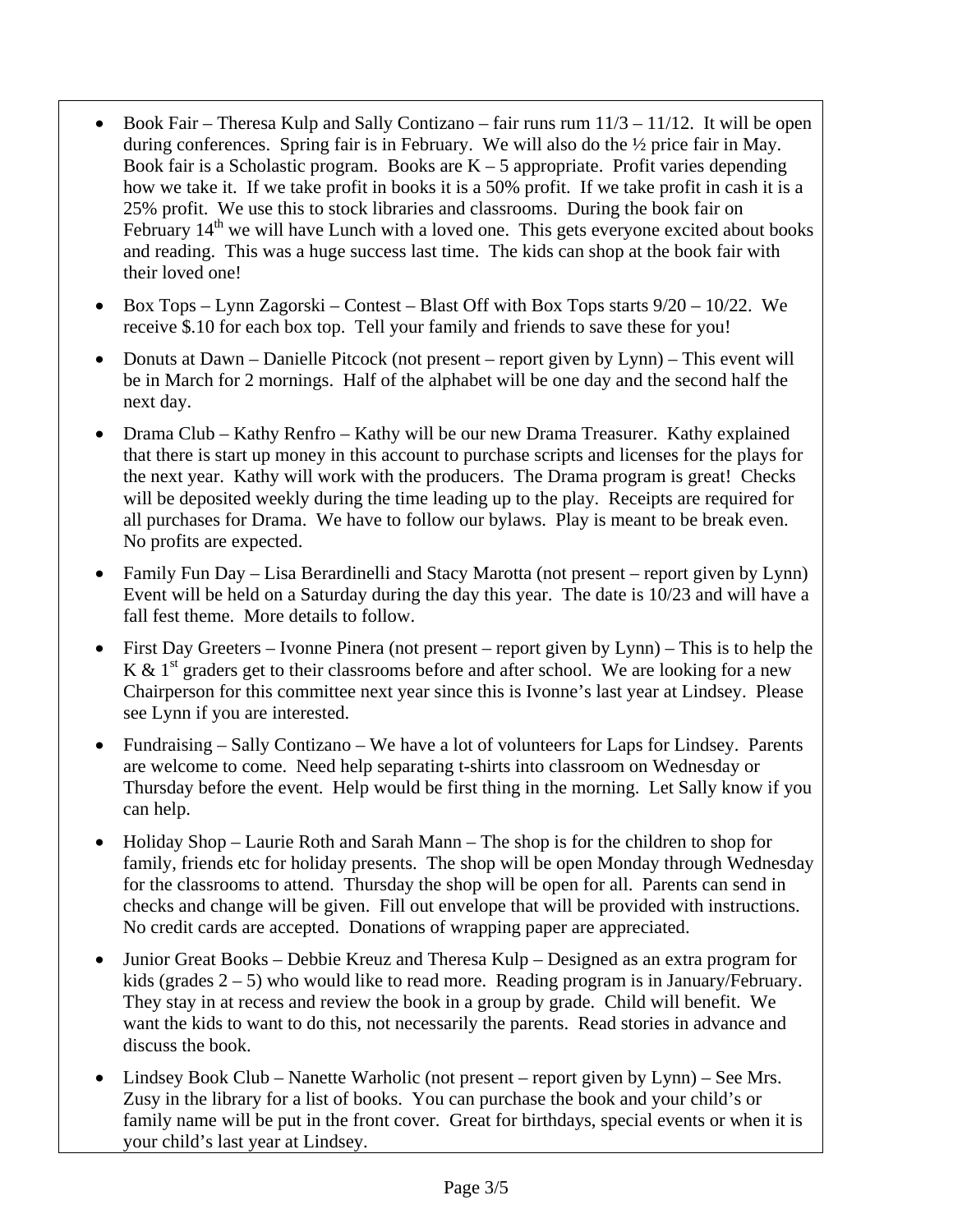- Market Day Becky Edwards Market day is a fundraiser for Lindsey. Order forms available by the office. Need help separating the order and then picking orders by person. This takes only an hour or so. You can also help by making phone calls at home before the pick up date as a reminder.
- Membership Lynn Zagorski and Debbie Kreuz Join PTO. If you can do anything for Lindsey PTO please join PTO and pay your membership of \$5.00. This money helps support our programs. Send in your forms if you haven't already. Get involved in PTO if you can. We appreciate anything you can do. Volunteering doesn't require a lot of time and you don't have to do everything. Give whatever time even if it is an hour to help PTO.
- New Family Committee Nanette Warholic (not present report given by Lynn) Meet and great before the Ice Cream social was successful. Good idea for new families to see the school and take a tour. Suggestion was to make this one hour before the Ice Cream Social.
- PVR Debbie Brooks Parent Volunteer Room assists Teachers with their needs such as cutting, copying, and making booklets to name a few. Meets two times per month on a Wednesday morning. We will take whatever time you can give. You can come for an hour on one of the days. Anytime you can donate is good. Debbie is looking for a co-chair for this committee.
- PTO Appreciation Night Kelly Walker (not present report given by Lynn) Family night in January which is an activity at school. The theme changes every year. Last time it was a family game night which was a lot of fun.
- PTO Family Nights (formerly Skating Parties) Keri Pattison We will not be doing just skating parties this year. First party was September  $9<sup>th</sup>$  at the Chagrin Roller Rink. The party went very well. The skating rink offered us free skating party before the holidays. A suggestion was made to have people "pay" with Box Tops for entrance into the skating party as a way to generate more Box Tops. Suggestions from parents and kids were to add the tug-a-war. There were too many rules. Next event is a Movie night and we will also do a bowling night. More details to follow. Pay back assembly for the 3, 4, and  $5<sup>th</sup>$  graders is still at United Skates.
- PTO Room Captains Cathy Karkoska and Lisa Berardinelli (not present report given by Lynn) – Changes to the parties this year. Halloween we will still have the parade. PTO provides the snack and drink. This way each classroom gets the same treat. Additional treats should be sent home with the children.  $5<sup>th</sup>$  grade party will be in the gym. Winter party will be a Movie with popcorn and drink. Age appropriate move for K, 1 & 2 and another age appropriate movie for 3, 4 and 5. Valentine party will be lunch with a loved one. Valentines can still be made and distributed in classroom. PTO providing snack for everyone if you have a loved one there or not.
- Publicity **Open position** Bridget Ritossa agreed to take this committee (thank you Bridget) – This includes signs around school, communication with Bonnie at the board office, press releases to the paper.
- Refreshments Lana Musser (not present report given by Lynn) This requires baking for events, teacher lunches or dinner at conference time. Donations of baked goods are appreciated.